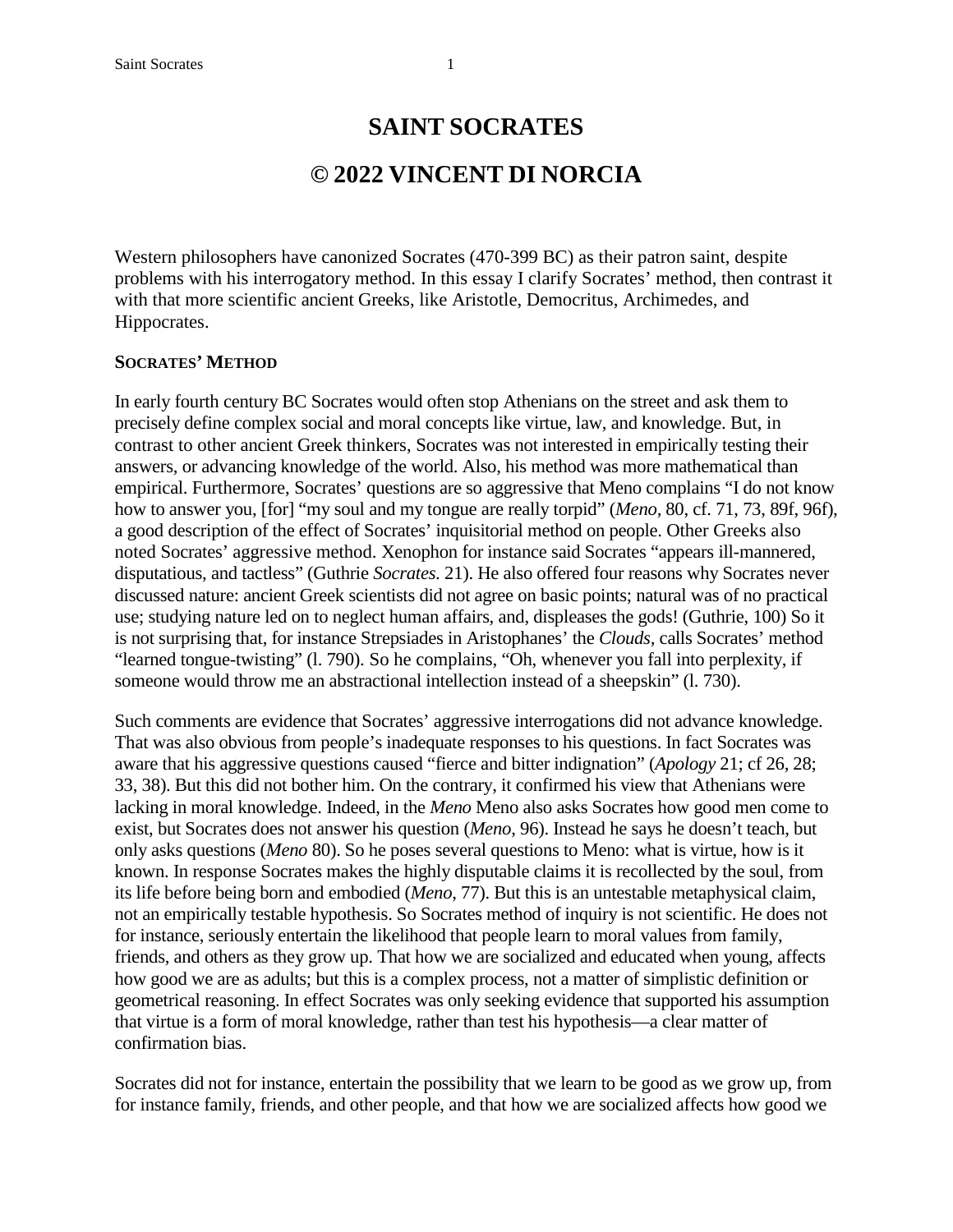become, as adults, or but this is a complex social process, not the much simpler matter of abstract verbal definitions. That was likely because Socrates' was so focused on precisely defining such, terms. So the Socratic method is clearly one of questions about the precise meaning of complex, ambiguous social and cognitive concepts. It is not an inquiry into empirically testable hypotheses about society, morality, or the world. So it is not a scientific method.

Moreover, Socrates seems to have assumed correct definitions implied moral knowledge, which confirmed his idea that moral knowledge leads to virtuous behavior. That helps explain why his intelligent method of asking people to precisely define social and moral concepts, did not also lead to empirically tests of their ideas. Another problem is that Socrates' method was to ask people to define abstract concepts. So, unlike many other ancient Greek thinkers, Socrates was clearly uninterested in empirically testing those ideas. Instead his inquisitorial method focused on defining social and moral concepts. It is more like geometry than science. So Socrates' aggressive inquisitorial method was not a *scientific* method. Indeed it was often an obstacle to answering his questions, speak less advancing knowledge of the world.

Socrates also seems to have assumed, without evidence, that that virtue was a skill (*sophia*) involving technical expertise, like gymnastics, horsemanship, music, or a craft like carpentry and medicine (*Meno* 93?). And people can learn those crafts and skills. That *sophia* in Greek means skill, as well as wisdom, implied learning the skill of virtuous behaviour made people wise. Indeed, he also claimed that politics is a skilled craft. p. 38; *Republic,* 343; Meno 90f). But Athenian poets, doctors, craftsmen, rhetoricians, and sophists charged fees for their skilled services and for teaching others their craft. But Socrates argued they should not seek payment for their services; and, he added, businessmen are dishonest (*Republic,* 343, 345?; Meno, 90f). But architects, engineers, physicians and other experts used their skills to benefit their clients. So they should benefit from the practice of their craft. Socrates also ignored the fact that they needed an income to survive (Guthrie? *The Sophists.* 1979; p. 38); for, unlike Socrates, most ancient Greek poets, doctors, craftsmen, rhetoricians, and sophists were not rich. So they weren't able to spend their time asking others questions about complex moral concepts. On the contrary, they needed an income to survive. In contrast Socrates didn't need to work for a living, for he had inherited an estate from his father (Guthrie, ?). So he was affluent enough to spend his day on the streets asking people questions without being paid for his services. His criticism of sophists for seeking payment for their services therefore betrayed a significant lack of understanding the economic realities of life in Athens; not to mention a degree of hypocrisy. This undermines the credibility of Socrates' criticism of craftsmen, sophists and others for accepting payments for their services.

Building on Socrates' abstract geometric method of inquiry, Plato developed his theory of mathematical ideas as the essence of things. So in the *Republic* he claimed mathematics is the highest science. It is therefore no surprise that Plato claimed geometry is the highest science, or that he did not subject ideas to empirical test. Instead he saw those geometrical ideas as open to diagrammatic explanation. Plato's approach echoed Epicharmus' view that "men have great need of calculation and number. We live by calculation and number" (fr. 56; Freeman, p. 39). Plato also said that dialectic, or clarifying and testing one's underlying assumptions, opened the way for the vision of the Good (*Republic*, 502-09). In effect Plato generalized Socrates' geometrical approach to defining virtue, knowledge, and other abstract terms.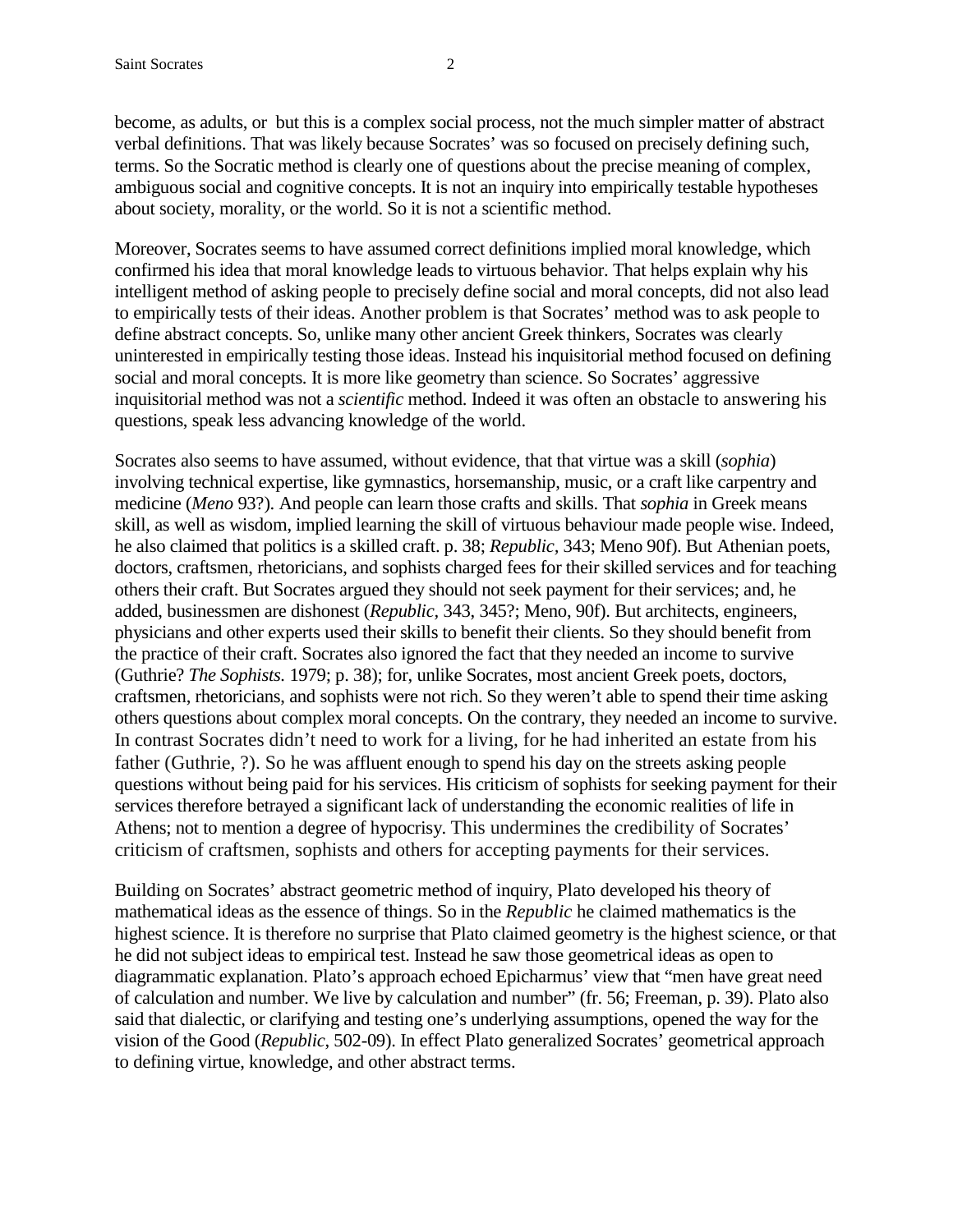At his trial Socrates said there was nothing greater than discussing human virtue (excellence) every day. A claim that was clearly a rationalization of his method; but Socrates never tested, speak less proved, its validity. In fact he was probably wrong, for *practicing* virtue is generally agreed to be better than merely talking about it. Most people respect good actions much more than nice words. So Socrates' belief that the "unexamined life is not worth living" is also disputable (*Apology,* 38), for several reasons. First it is better to live a good life than examine it. Second, people have different ideas about examining one's life. Certainly it involves more than posing aggressive questions about social and moral concepts to people on the streets, and never answering them. Furthermore, one should empirically test different answers to a question, to see which are better than others, eg., in terms of describing the phenomena in question. Moreover, one should open all answers to empirical test, like many of. But, apart from verbal definition, Socrates did not ask people to put the ideas he discussed with them to any reality test. Defining words, need one say, is not describing reality. At his trial Socrates also claimed the "unexamined life is not worth living" adding that there is no greater good than discussing human virtue (*Apology,* 38). Both claims are not only disputable, and empirically testable. Furthermore, empirical tests would tell us practicing virtue is better than talking about it. And it inquiry would also show that Socrates' aggressive questions usually did not advance knowledge of the matter in question.

Finally, Socrates accepted the jury's verdict, saying "You must do whatever your state and your country tell you to do, or persuade them their commands are unjust", for, otherwise, he claimed, the state cannot last (Plato, *Crito*, xii, p. 60?). That statement is highly debatable, for states often command people to do unjust things, commands one should not obey. Nor is it clear that Socrates was really interested in solving Athen's problems. On the contrary, his hyper-aggressive debating method was itself an obstacle to actually testing answers to his questions. Socrates accepted the Athenians verdict, for one should obey the law. Indeed, he said "You must do whatever your state and your country tell you to do, or you must persuade them that their commands are unjust"; otherwise, he argued, the state cannot last.<sup>[1](#page-2-0)</sup> But both his claims are problematic, and open to empirical test, especially in a democracy like Athens. Plato clearly interpreted his approach as geometrical, a search for mathematical ideas. But, Socrates' questions were usually about what people know and believe about nature, society and the gods, his is an empirically testable mode of inquiry. Unlike most other ancient Greek thinkers, Socrates was not interested in testing his methods or advancing knowledge of his world. His was not therefore a *scientific* method. Moreover, Socrates' prophecy at the end of the *Apology* that Athenians will be punished after his death, was wrong. For Athenian democracy lasted and even survived Phillip of Macedon's invasion of Greece; for he maintained the Greek cities as part of his empire.

### **ARISTOTLE, ARCHIMEDES, AND HIPPOCRATES**

In contrast to Plato and Socrates Aristotle, Archimedes, and Hippocrates all proposed empirically testable methods of inquiry. Aristotle for instance, rejected Socrates' abstract interrogatory method. Moral notions like virtue, friendship, and justice, along with rhetoric, poetry, and social ideas, Aristotle noted, are ambiguous, often disputed, notions, unlike physical and mathematical concepts. and he recognized there are different crafts and sciences; but, he argued, "The same degree of accuracy should not be demanded" in all inquiries and crafts (*Ethics* I.3; Bambrough, p. 287). So, he claimed "Ethics will be adequate if we make it as

<span id="page-2-0"></span> <sup>1</sup> Plato, *Crito*, xii, p. 60.